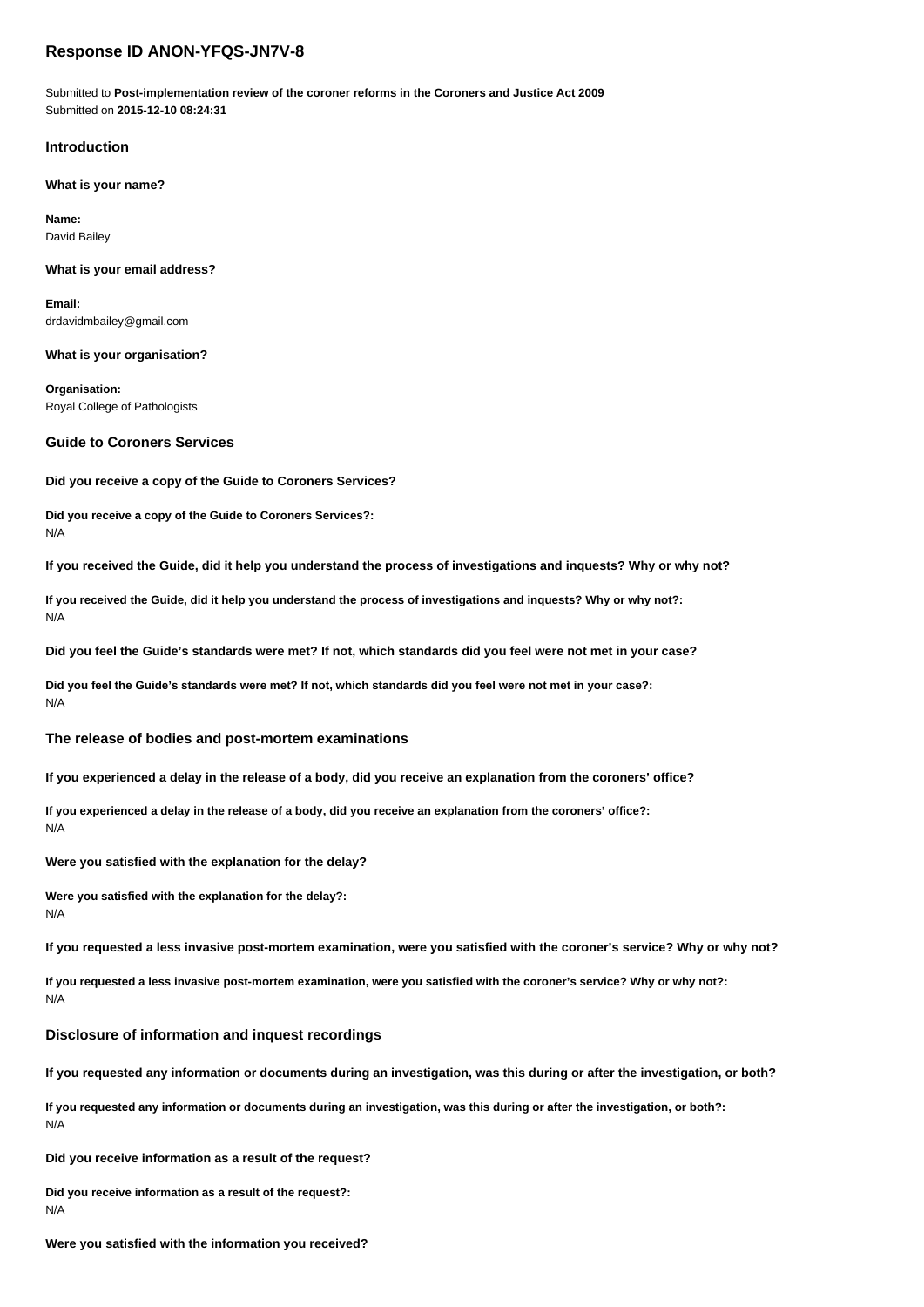**Were you satisfied with the information you received?:** N/A

**If you had to pay a fee for disclosure, do you feel the fee was reasonable?**

**If you had to pay a fee for disclosure, do you feel the fee was reasonable?:** N/A

**If you requested a copy of a recording (audio or transcript) of an inquest, did you receive the recording?**

**If you requested a copy of a recording (audio or transcript) of an inquest, did you receive the recording?:** N/A

**Were you satisfied with the recording (audio or transcript) you received?**

**Were you satisfied with the recording (audio or transcript) you received?:** N/

#### **Out-of-hours availability**

**If you tried to contact a coroner outside normal office hours, why was this?**

**If you tried to contact a coroner outside normal office hours, why was this?:** N/A

**Were you able to speak to the coroner's office outside of normal hours?**

**Were you able to speak to the coroner's office outside of normal hours?:** N/A

**Were you satisfied with the response you received to your contact?**

**Were you satisfied with the response you received to your contact?:** N/A

## **Notification of inquest arrangements**

**If you experienced an inquest, were you satisfied with how and when the coroner's office notified you of the inquest arrangements and any subsequent changes?**

**If you experienced an inquest, were you satisfied with how and when the coroner's office notified you of the inquest arrangements and any subsequent changes?:**

N/A

**What aspects of the notification were you satisfied or dissatisfied with?**

**What aspects of the notification were you satisfied or dissatisfied with?:** N/A

### **Flexibility of inquest and post-mortem examination location**

**If you requested that an inquest or post-mortem examination be held outside the coroner's area, what was the reason?**

**If you requested that an inquest or post-mortem examination be held outside the coroner's area, what was the reason?:** N/A

**If the coroner requested that an inquest or post-mortem examination be held outside their area, what was the reason given?**

**If the coroner requested that an inquest or post-mortem examination be held outside their area, what was the reason given?:** N/A

**What benefits or problems did you experience as a result of the post-mortem examination or inquest being held, or not being held, outside the coroner's area?**

**What benefits or problems did you experience as a result of the post-mortem examination or inquest being held, or not being held, outside the coroner's area?:**

N/A